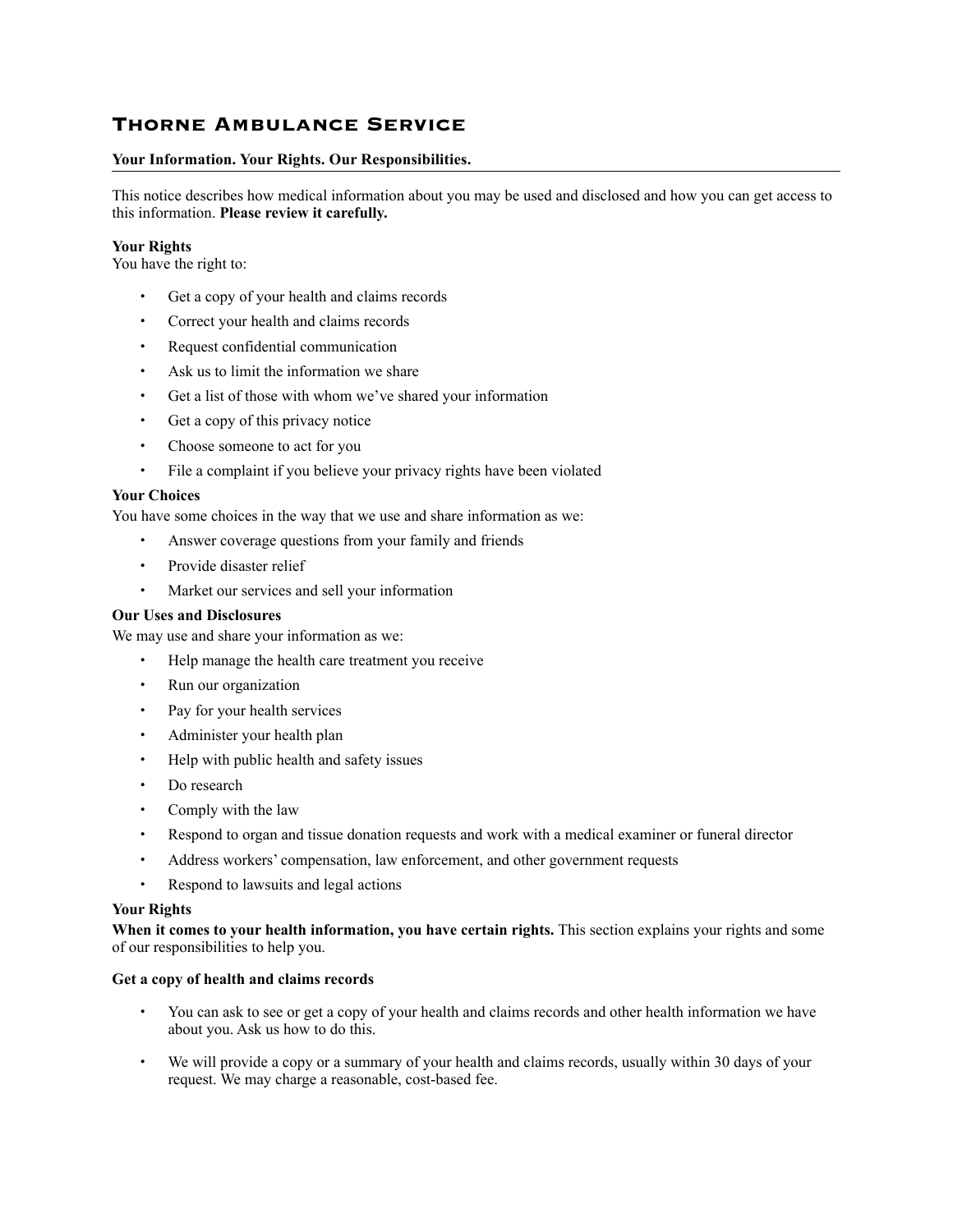### **Ask us to correct health and claims records**

- You can ask us to correct your health and claims records if you think they are incorrect or incomplete. Ask us how to do this.
- We may say "no" to your request, but we'll tell you why in writing within 60 days.

### **Request confidential communications**

- You can ask us to contact you in a specific way (for example, home or office phone) or to send mail to a different address.
- We will consider all reasonable requests, and must say "yes" if you tell us you would be in danger if we do not.

## **Ask us to limit what we use or share**

- You can ask us not to use or share certain health information for treatment, payment, or our operations.
- We are not required to agree to your request, and we may say "no" if it would affect your care.

#### **Get a list of those with whom we've shared information**

- You can ask for a list (accounting) of the times we've shared your health information for six years prior to the date you ask, who we shared it with, and why.
- We will include all the disclosures except for those about treatment, payment, and health care operations, and certain other disclosures (such as any you asked us to make). We'll provide one accounting a year for free but will charge a reasonable, cost-based fee if you ask for another one within 12 months.

## **Get a copy of this privacy notice**

You can ask for a paper copy of this notice at any time, even if you have agreed to receive the notice electronically. We will provide you with a paper copy promptly.

#### **Choose someone to act for you**

- If you have given someone medical power of attorney or if someone is your legal guardian, that person can exercise your rights and make choices about your health information.
- We will make sure the person has this authority and can act for you before we take any action.

#### **File a complaint if you feel your rights are violated**

- You can complain if you feel we have violated your rights by contacting us using the information on page 1.
- You can file a complaint with the U.S. Department of Health and Human Services Office for Civil Rights by sending a letter to 200 Independence Avenue, S.W., Washington, D.C. 20201, calling 1-877-696-6775, or visiting **www.hhs.gov/ocr/privacy/hipaa/complaints/.**
- We will not retaliate against you for filing a complaint.

#### **Your Choices**

**For certain health information, you can tell us your choices about what we share.** If you have a clear preference for how we share your information in the situations described below, talk to us. Tell us what you want us to do, and we will follow your instructions.

In these cases, you have both the right and choice to tell us to: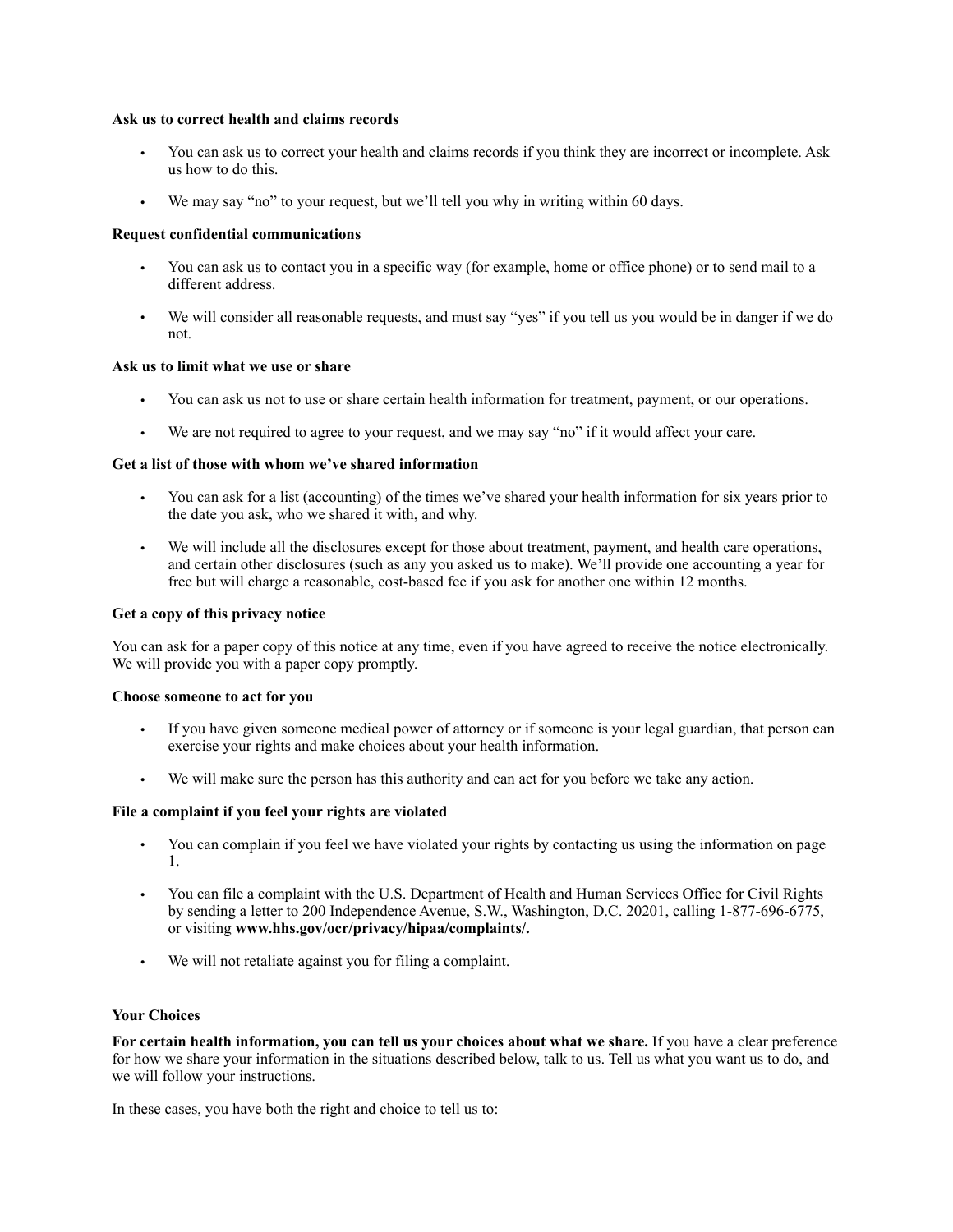- Share information with your family, close friends, or others involved in payment for your care
- Share information in a disaster relief situation

*If you are not able to tell us your preference, for example if you are unconscious, we may go ahead and share your information if we believe it is in your best interest. We may also share your information when needed to lessen a serious and imminent threat to health or safety.* 

In these cases we *never* share your information unless you give us written permission:

- Marketing purposes
- Sale of your information

## **Our Uses and Disclosures**

#### **How do we typically use or share your health information?**

We typically use or share your health information in the following ways.

## **Help manage the health care treatment you receive**

We can use your health information and share it with professionals who are treating you.

*Example: A doctor sends us information about your diagnosis and treatment plan so we can arrange additional services.* 

#### **Run our organization**

- We can use and disclose your information to run our organization and contact you when necessary.
- We are not allowed to use genetic information to decide whether we will give you coverage and the price of that coverage. This does not apply to long term care plans.

*Example: We use health information about you to develop better services for you.* 

#### **Pay for your health services**

We can use and disclose your health information as we pay for your health services.

*Example: We share information about you with your dental plan to coordinate payment for your dental work.* 

#### **Administer your plan**

We may disclose your health information to your health plan sponsor for plan administration.

*Example: Your company contracts with us to provide a health plan, and we provide your company with certain statistics to explain the premiums we charge.*

#### **How else can we use or share your health information?**

We are allowed or required to share your information in other ways – usually in ways that contribute to the public good, such as public health and research. We have to meet many conditions in the law before we can share your information for these purposes. For more information see: [www.hhs.gov/ocr/privacy/hipaa/understanding/](http://www.hhs.gov/ocr/privacy/hipaa/understanding/consumers/index.html) [consumers/index.html](http://www.hhs.gov/ocr/privacy/hipaa/understanding/consumers/index.html)**.** 

#### **Help with public health and safety issues**

We can share health information about you for certain situations such as:

Preventing disease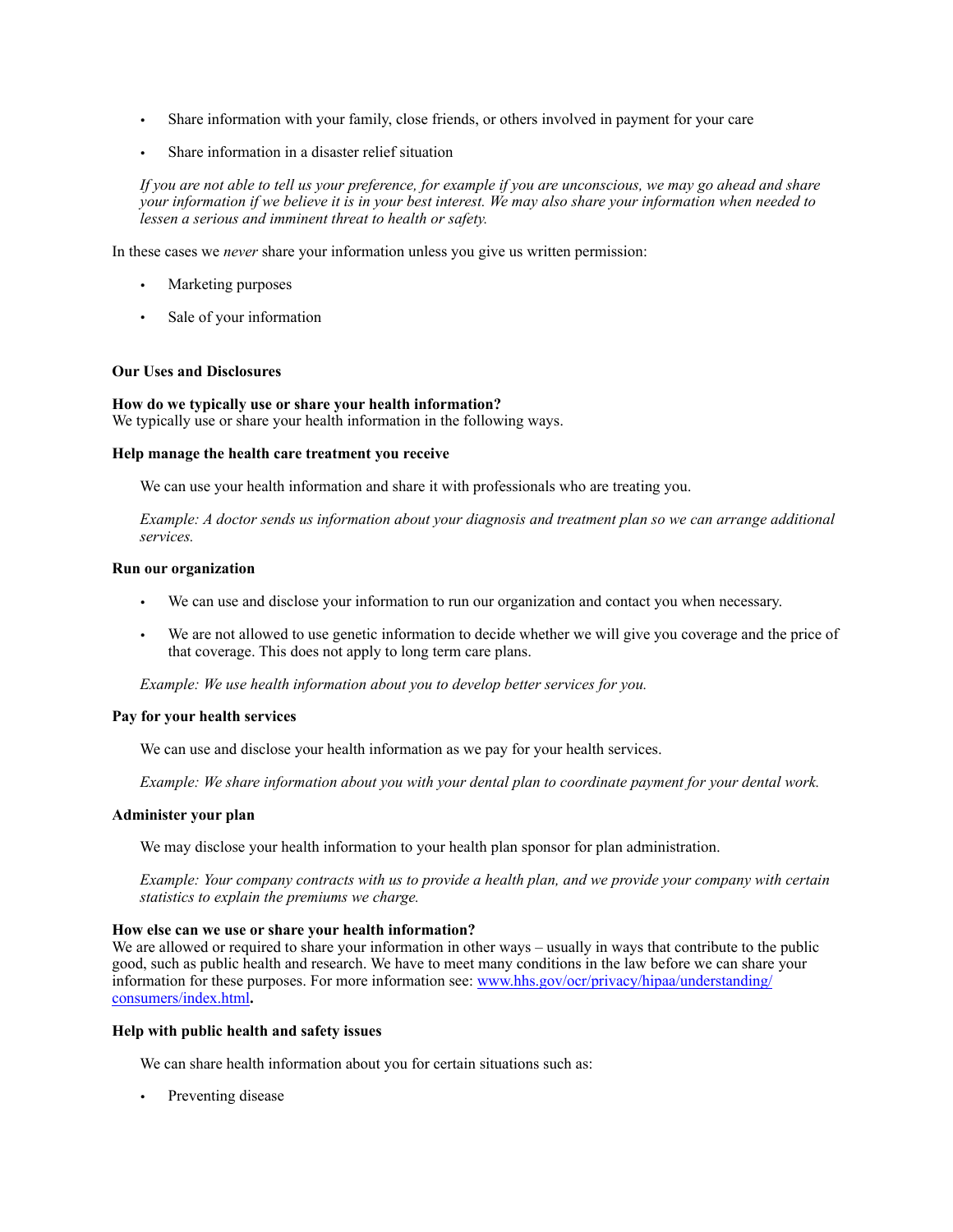- Helping with product recalls
- Reporting adverse reactions to medications
- Reporting suspected abuse, neglect, or domestic violence
- Preventing or reducing a serious threat to anyone's health or safety

#### **Do research**

We can use or share your information for health research.

#### **Comply with the law**

We will share information about you if state or federal laws require it, including with the Department of Health and Human Services if it wants to see that we're complying with federal privacy law.

#### **Respond to organ and tissue donation requests and work with a medical examiner or funeral director**

- We can share health information about you with organ procurement organizations.
- We can share health information with a coroner, medical examiner, or funeral director when an individual dies.

#### **Address workers' compensation, law enforcement, and other government requests**

We can use or share health information about you:

- For workers' compensation claims
- For law enforcement purposes or with a law enforcement official
- With health oversight agencies for activities authorized by law
- For special government functions such as military, national security, and presidential protective services

### **Respond to lawsuits and legal actions**

We can share health information about you in response to a court or administrative order, or in response to a subpoena.

#### **Our Responsibilities**

- We are required by law to maintain the privacy and security of your protected health information.
- We will let you know promptly if a breach occurs that may have compromised the privacy or security of your information.
- We must follow the duties and privacy practices described in this notice and give you a copy of it.
- We will not use or share your information other than as described here unless you tell us we can in writing. If you tell us we can, you may change your mind at any time. Let us know in writing if you change your mind.

For more information see: [www.hhs.gov/ocr/privacy/hipaa/understanding/consumers/noticepp.html](http://www.hhs.gov/ocr/privacy/hipaa/understanding/consumers/noticepp.html)**.** 

#### **Changes to the Terms of this Notice**

We can change the terms of this notice, and the changes will apply to all information we have about you. The new notice will be available upon request, on our web site, and we will mail a copy to you.